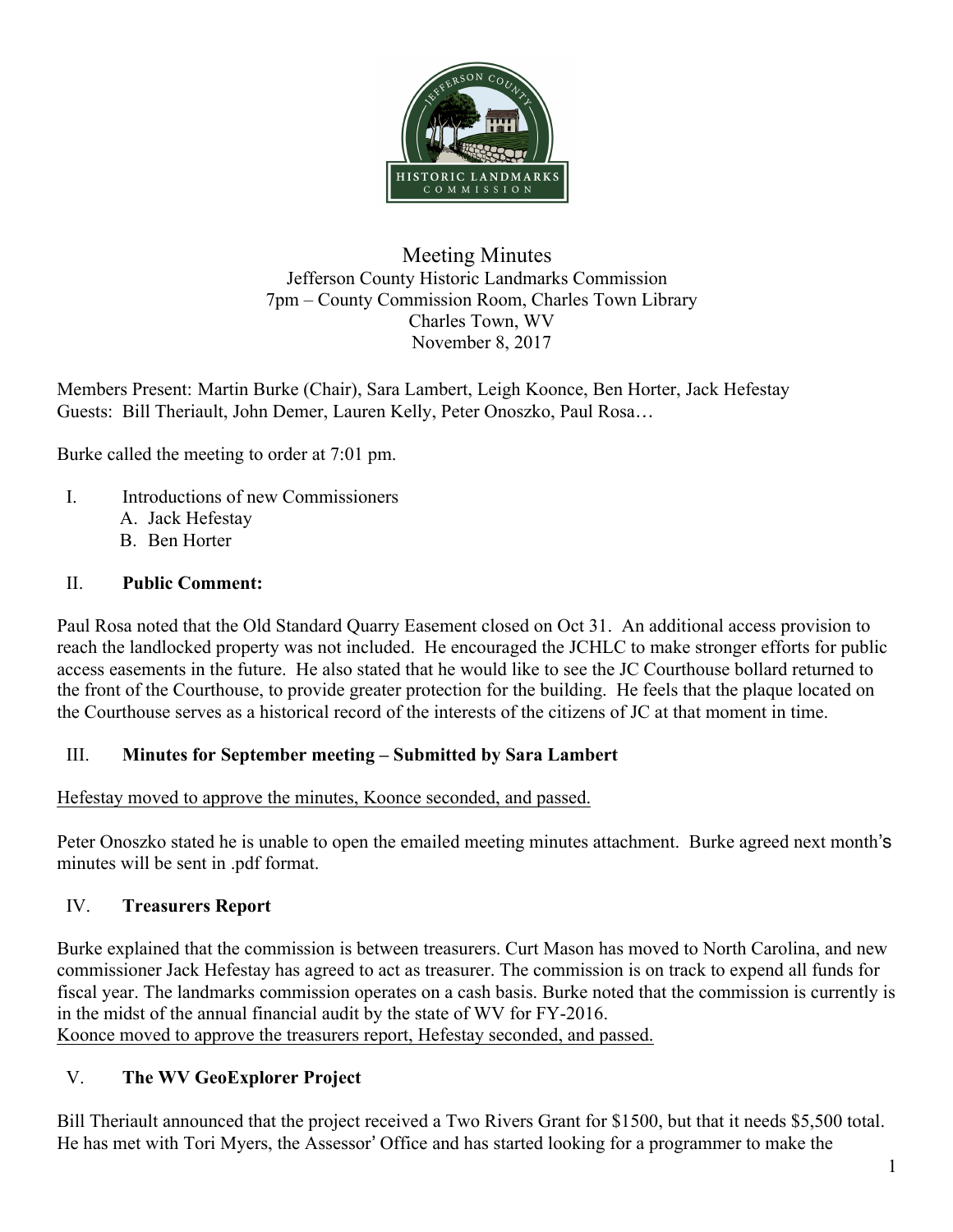necessary updates. In the meantime, they are working on a Kickstarter project. Ideally, the project needs \$10,000. The software is 10-12 years old and needs to be replaced. Theriault is continuing to add content.

# VI. **Snow Hill**

Burke noted that the chimneys had recently been repointed, and that a contractor is currently working to replace one section of the roof on a small addition on the back of the house. Burke continued by saying that maintaining the commission's properties is a strain on the Commission's limited resources. The next project is to decide what parts of the building must be saved if the commission passes Snow Hill to Rock Spring Church. The commission has a plan showing it adaptively upgraded for office use. The cost to make Snow Hill habitable is estimated at \$350,000. The commission is proposing to create a preservation easement that would accompany the structure in perpetuity. Various JC agencies have declined taking ownership because of the steep costs associated with updating the structure.

## VII. **AmeriCorps Member Report**

Kelly said she is waiting for to hear back from the CVB about the grant to print the courthouse brochure. There are inquiries about the Civil War and John Brown driving tours, but those are prohibitively expensive to print. Theriault suggested an app. Burke mentioned Clio as a potential mobile app the landmarks commission could use to add the driving tours to an existing platform. Theriault suggested using data we already have might be preferable and that we could create an app with our current GIS map.

There was then some discussion about concerns related to nominating the county courthouse as a national historic landmark: restrictions on maintenance, additional paperwork, the potential cost of having someone from the National Park Service visit Charles Town to determine the building's eligibility. Kelly said she would contact the National Park Service for specifics before the landmarks commission asks the county commission for permission to at least determine whether the building is eligible.

Koonce moved to have the NPS determine courthouse eligibility as a national historic landmark, Hefestay seconded, and passed.

Work on *The Rocks* national register nomination has been put on hold, but Kelly hopes to return to that soon.

# VIII. **Announcements and Reports**

A. Zoning ordinance

building.

Burke said there has been some issues with word choices and definitions, but that the preservation ordinance should be approved by the planning commission soon and sent on to the county commission for a public hear and decision.

- B. Jefferson County Courthouse Committee Koonce said that the gates and pillars would be put back soon, that they were removed to allow construction equipment in the courthouse yard. The county clerk would like a street number on the
- C. Status of the Old Standard Easement

This easement is for 200 acres adjacent to Harpers Ferry National Historic Park. It was recorded on October 31, 2017. The JC Landmarks Commission was the local government agency that allowed \$950,000 to be passed from the American Battlefield Protection Program land acquisition grant. These funds were forwarded to the Civil War Trust. The West Virginia State Historic Preservation Office will